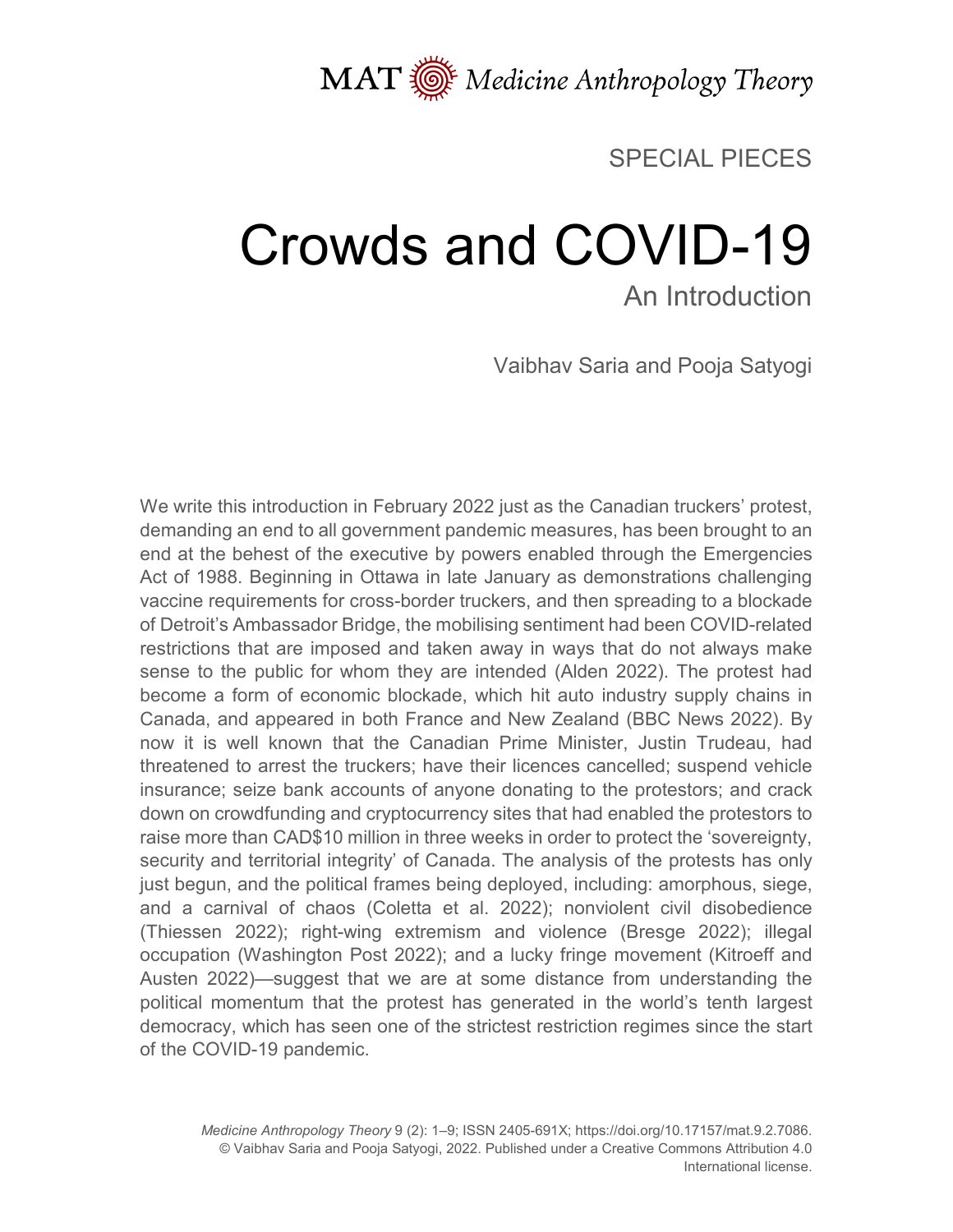Two years of the COVID-19 pandemic, and repeated cycles of lockdowns and lifting of lockdowns have generated fatigue. The above vignette shows the enduring concern with how the contagion that is associated with a pathogen attaches to the crowd, which already has a history of being metaphorised as affective, viral, and contagious (Canetti [1960] 1984; Chowdhury 2019; Sampson 2012). By the middle of 2020, it was becoming obvious that as states across the world scrambled to contain the virus, complete lockdowns emerged entirely because of an inability to comprehend the momentum of the virus in terms of its relationship with crowds and crowdedness. The inability to control and limit crowds required knowing what a crowd—in the context of the unfolding pandemic actually is. And since it conceptually defies borders, it was also necessary to determine where a border might be put, and what name to give the crowd: group; assembly; gathering; mass; congregation, to name but a few. The wider, contrasting and changing field of surveillance, backed mostly by legal orders, struggled to quantify public gatherings. When we were writing the abstract of this Special Section that year, for instance, President Trump had announced that gatherings needed to be limited to ten people even as there was inconsistency with respect to what different places and states in the US themselves deemed a 'safe size': this number ranged from 1,000 in St. Louis, Missouri to six in New Haven, Connecticut.

The question of what gets recognised as a crowd, and consequently what exactly *is* a crowd, offers an innovative set of lenses for a critical assessment of the pandemic. Given that social distancing is not possible for large populations across the world and that crowding is a feature of many living conditions, for example in refugee camps, then does the differential distribution of risk and prevention challenge the globality of COVID-19? Sadaf Noor E. Islam, Nayanika Mookherjee, and Naveeda Khan's article in this Special Section studies the health-seeking behaviour of the crowds of Rohingya refugees in Bangladeshi camps. Mired in mistrust, both because of the history of violence against them in Myanmar and their precarious position as refugees in Bangladesh, their rejection of COVIDrelated health services may, nonetheless, be understood as a decision they take about their lives. The authors delineate how Bangladesh continues to disproportionately bear the burden of extending care services to Rohingya refugees. In this skewed political economy of the Rohingya refugees, decisions about chronic conditions, COVID-19 infections and more urgent care are made via calculations that are less attuned to the needs of the ailing body, and more to the register of whether the assistance provided can be trusted. For instance, despite the availability of isolation facilities, which are equipped with necessities like bed, food, and sanitary facilities, many Rohingyas continue to choose not to get tested and isolate because detachment from the family is inevitably laden with fears emerging from having endured and survived a genocidal regime. The authors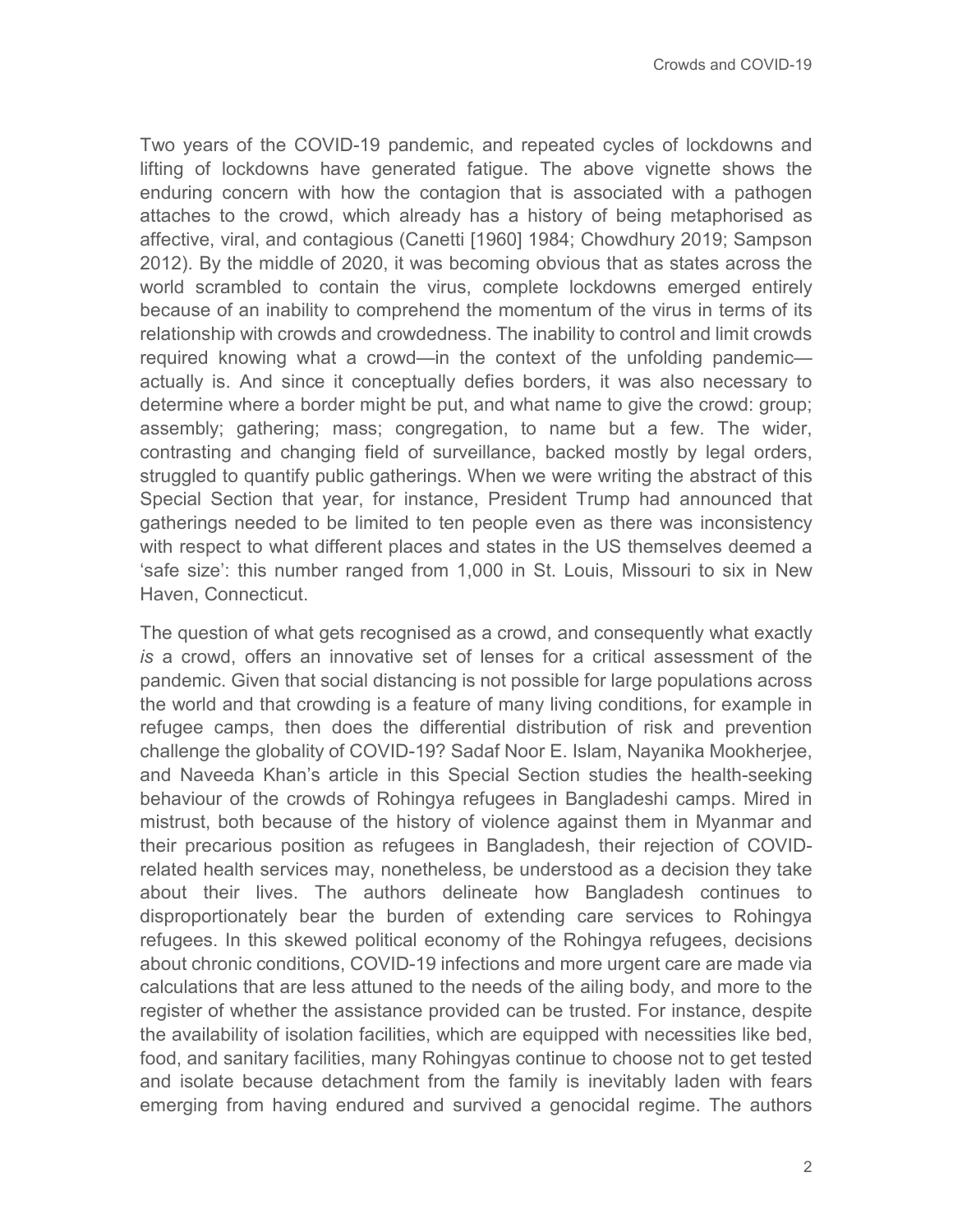show how other political decisions taken by the Bangladeshi government, like an internet blackout and mobile phone restriction—ostensibly security measures worked toward fuelling further mistrust among the Rohingyas towards its COVID-19 containment measures. In contexts in which camp crowding is weaponised against refugees, rather than seen as a condition that needs to be corrected, the Rohingyas offer a provocation as to what pandemic control would need to look like if considered from the bottom up. Hence their lack of compliance with preventive measures is less about illiteracy than it is about resistance against the state.

The twinning of urgencies—one of COVID-19 and the other of political protest that crowds have entailed during this pandemic will perhaps mark its difference from the ones that have come before. In other words, the endangered future of political crowds with all its radical potential (Canetti [1960] 1984) and the arbitrary state responses using the excuse of containment to break up protests makes the biology of the pathogen inextricable from the political moment. The Black Lives Matter movement (which organised demonstrations worldwide in 2020 following the death of George Floyd) demonstrated that the possibility of viral contagion was but one among many kinds of continuing risk that political minorities face in a pandemic. This political risk entwines with the long-documented public health emergency of various African American health indicators that resulted in a disproportionate number of cases among New York's African American population. The BLM movement gave a reassurance that there was a political future in which we could continue to aspire to a transformative politics, and give it shape. Perhaps this politics continues to look like a crowd—or perhaps it is a multiplicity, to take inspiration from Andrea Brighenti's rendition of a 'radical epistemological pluralism' (2010, 292). Pandemic-related interventions to contain the virus continue to be both arbitrary and generative of crowdedness, as seen in India, in the Delhi government's show of 'preparedness' for the third wave: in early January 2022 it was indicated that while schools would be shut, metros and buses would run at full seating capacity to avoid crowding outside bus stops and metro stations (Dutta 2022). This was different from the late December 2021 yellow alert directive that allowed metros and buses to run only at 50% seating capacity to avoid crowding inside metros and buses (Press Trust of India 2022).

These examples of scaling up and down proliferate: pandemic policies, as Catherine Earl argues in her article in this Special Section, attempt to control crowds that are in any case already 'relational and oriented to local practices, dependent on location, and situated in a specific socio-historical context'. Earl takes her own long-term ethnographic work on the mass transit system, the Saigon Bus, in Ho Chi Minh City, Vietnam, to understand the heightened awareness (rather than civil inattention) with which travellers now make use of the system. She delineates a biosocial paradigm, dedicated to protecting citizens'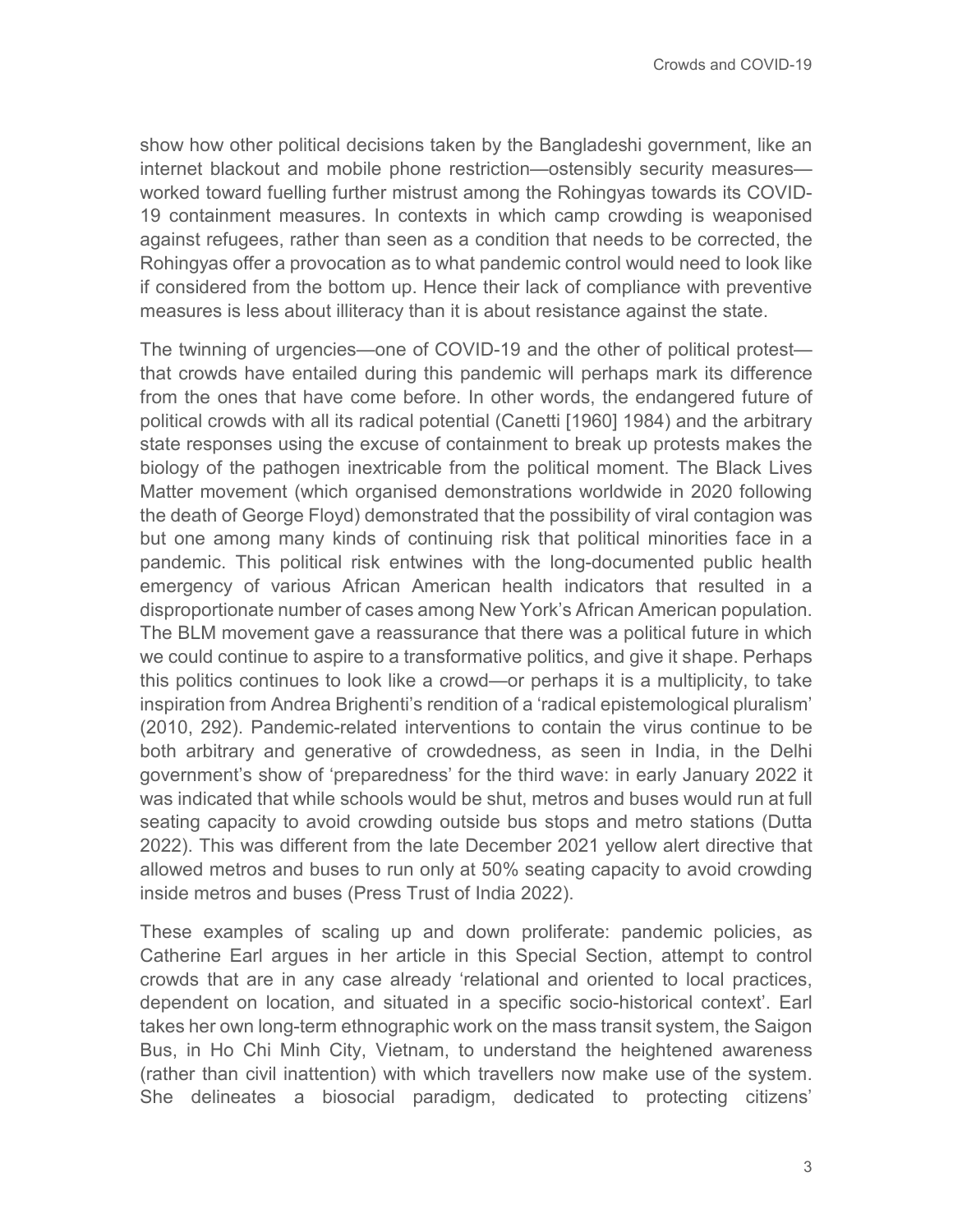constitutional rights and safety, as being the core responsibility of the Vietnamese government in the management of the pandemic. This is fundamentally different from the control that the single-party communist state used to exercise over mass gatherings before the redrafting of Vietnam's constitution in 2013. In Vietnam, the pandemic is articulated as temporary and seasonal, but this has not meant that attempts to control the contagion have been sporadic. Earl describes how what was considered a befitting amount of inattention earlier now stands radically altered, paving the way for what she calls 'participatory surveillance'—the monitoring and evaluation of stranger behaviour. What might then be the limits of this acute sensitivity with which a stranger is encountered in a city, when the state has moved away from a focus on security and control, but its citizens seem to rather be moving in the opposite direction?

Writing in the present continuous—in the sense of both tense and time—the need for studying crowds stemmed from not knowing what proximity and distance would even mean during and after the pandemic. In an edited volume, *Crowds: Ethnographic Encounters*, that was published just before the pandemic in 2019, Megan Steffen ponders the 'changing political significance of crowds' (18) to suggest that political protests like the Arab Spring, Occupy Wall Street, and the Black Lives Matter movement are as likely as far-right marches and mass demonstrations to shift the 'meaning of crowding in public', were such protests allowed greater political presence. This has already been seen in the Capitol Hill riot of 6 January 2021, on the one hand, and the Farmers' Protest in India that lasted from late 2020 to November 2021, on the other. We bring up these examples to think about not just the pandemic and the social formations it shapes—mobs versus protestors—but to think by way of those formations about the political populism that they amplify, which then has a bearing on how we think about multiplicity. Bhrigenti delineates multiplicities in the following manner:

Rather than subjects and objects, in multiplicities we have encounters, and encounters occur in series; they are chains of interlinkages, each of which can be settled or unsettled. Because of their existence in series, multiplicities are not 'at the present' time. Rather they arrive in the dimension of becoming. (2010, 300).

Multiplicities, then, always already exist and might even be thought of as enveloping and jostling with crowdedness in order to emerge. The global south and crowds are intrinsically linked; take, for example, Chowdhury's compelling articulation about Bangladesh:

[W]hen it comes to crowds, few places are as overdetermined as Bangladesh [amid already existing congestion] any event of political value in Bangladesh must take place in the street and gather a huge crowd to have any significance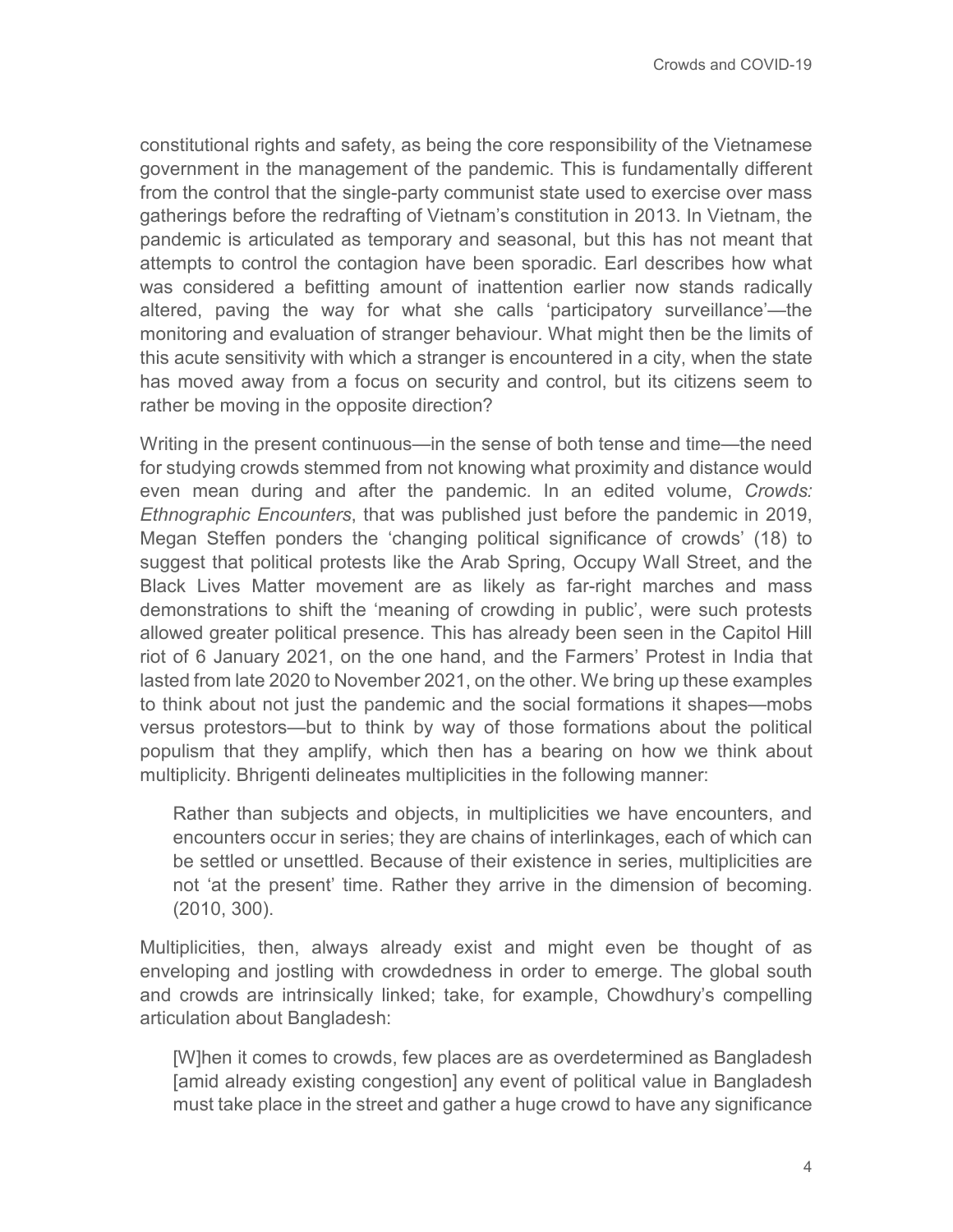[rendering it] both a remedy and a scapegoat. This duality remains fundamental to the idea of the crowd in modern *mass* democracies. (2019, 149–150; emphasis ours).

The virus's contagiousness in the global south became legible by becoming linked to the population question, leading to a series of *what if* propositions, the assumption being that the global north might be more secure because of its lack of masses; the global south, because of its chaotic, spectacular, crowding masses, is considered itself to be formally undemocratic. The linking of multiplicity of crowds, the radical epistemological pluralism crowds require in order to be analysed, and the questions asked about democracy is seen in Mary K. Bloodsworth-Lugo and Carmen R. Lugo-Lugo's article in this Special Section. The authors explore the working conditions of people labelled 'essential workers', including those working in food processing plants and canneries, agricultural fields, warehouses, and grocery stores. Do their working conditions constitute crowding, the authors ask? If not, they wonder, then how is the COVID-19 pandemic implicated in further extending a racialised biopolitical regime within democracies such as the United States.

Focusing on the early part of the pandemic when vaccines did not yet exist, these workers, Bloodsworth-Lugo and Lugo-Lugo argue, were required to work during lockdowns, often under egregious circumstances, because their work supported the rest of the social/economic system. The economic necessity they found themselves bound to meant that they performed their work without organisational power to demand adequate protection. Working with the concept of social death, the authors capture the tense and anxiety-ridden time at the beginning of the pandemic, which often worked to the advantage of employers, who used the category of 'essential work' to compel employees to continue working, but without delivering appropriate protections to the workers. The public celebration of essential workers, the authors find, eclipsed inequities and the crowding they endured; the U.S. Department of Labor's statement on workers' protection remaining legally unenforceable in the early part of the pandemic.

The pandemic did not shake or disrupt neoliberal governmentality, which remains uncommitted to egalitarianism through redistribution of income and instead focuses only on targeting absolute poverty through grading populations. In the context of the global south, Partha Chatterjee contends, there has been an acceleration in primitive accumulation since the beginning of the century. This has led to an accelerated 'dislocation of workers from the agricultural sector to urban areas, where they are crowded into the burgeoning informal sector', but in a context where they will become 'redundant surplus population' (2020, 80). The state steps in here only to ensure 'survival of this population', which is ultimately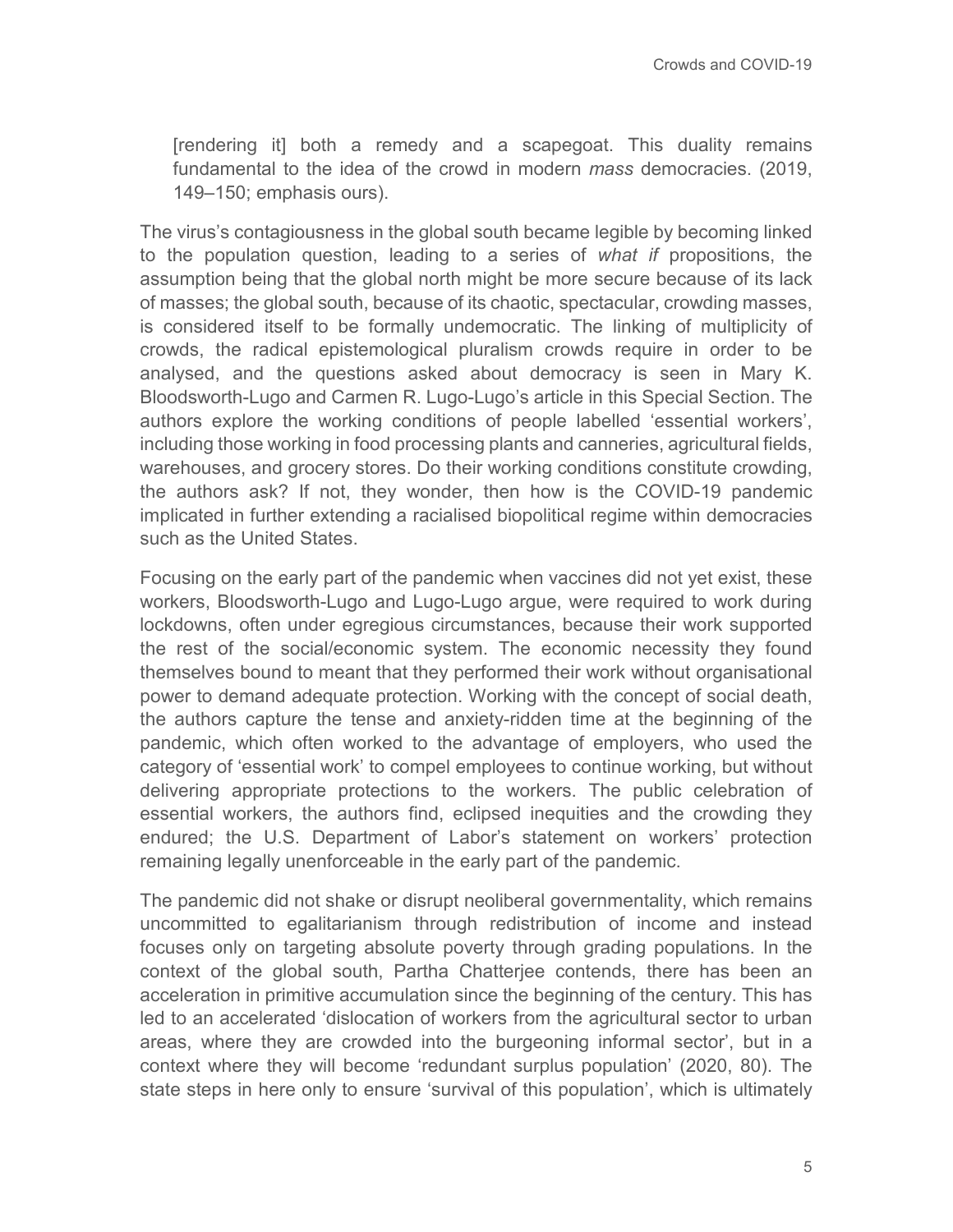tied to ensuring the 'legitimacy of capitalist domination' (Ibid.). Glimpses of this state, which Chatterjee calls the tactically extended state, are also seen in the global north in the techniques of governing immigrant and refugee populations, who inhabit zones of exception (idem, 81; see also Fassin 2011, 192–93).

When we first articulated the crowd question, we might have been led by the assumption that the pandemic *could* cause a disruption to populist politics. An unintentional effect of these disruptions would be to allow for recognisable forms of alternative political spectrums to become visible, and we, like many of our colleagues, took comfort in this. What purchase might be left for the crowd question then in the pandemic? The virus might build a capability to 'differentiate human bodies and lives into biochemically differentiated populations. Until then, the differentiating power of the virus is at the level of the social and political rather than biological' (Arif 2022, 10). The creation of a co-morbid body is one such site of differentiation, on whose back has ridden the explanation about who or which persons are likely to suffer more, or to die of the virus (see also Larsen 2011; Solomon 2016, 2021. Comorbidities were offered more as a pitiable excuse for deaths due to COVID-19 than a medical reality, given, for instance, the risks that breathing entails in India at the best of times. In North India, where the air quality index is dangerously high between October and March, it might be worthwhile considering an entire population to be co-morbid—a spectacular culmination point of populist agrarian politics initiated by Indira Gandhi, through the introduction of Green Revolution in the country in the 1970s (Singh 2018). Similarly, in the Canadian protests, vaccination becomes the point around which we see a splintering of 'political-ideological collectives, produced in and by the social articulated' across disparate sites (Arif 2022, 10). Therefore, there is constant movement between thinking about what *kind* of protest the truckers' 'freedom convoy' was and considering why the pandemic did not disrupt the crowds of protestors.

In the unfreedom of spaces such as slums and/or in the absence of a 'social' identity (such as crowds of migrant labourers in India and essential delivery persons the world over), Arif (2022) contends, we might see the failure of governmentality because the state finds those without a 'social collectivity' to be irrelevant. This lack of social collectivity can be seen most clearly in online avatars—in other words, individuals gathering in cyberspace. This virtual crowd has intersected with the pandemic, but also had a life preceding it. In many ways, tech affordance is quintessentially a pandemic question, for never have we lived by the digital in quite this way. How crowdsourcing, crowdfunding, and various others forms of digital crowds inflect the pandemic is an area of further research we hope this Special Section will inspire. The articles in this special section offer a fertile ground by showing through crowds that the COVID-19 pandemic is not a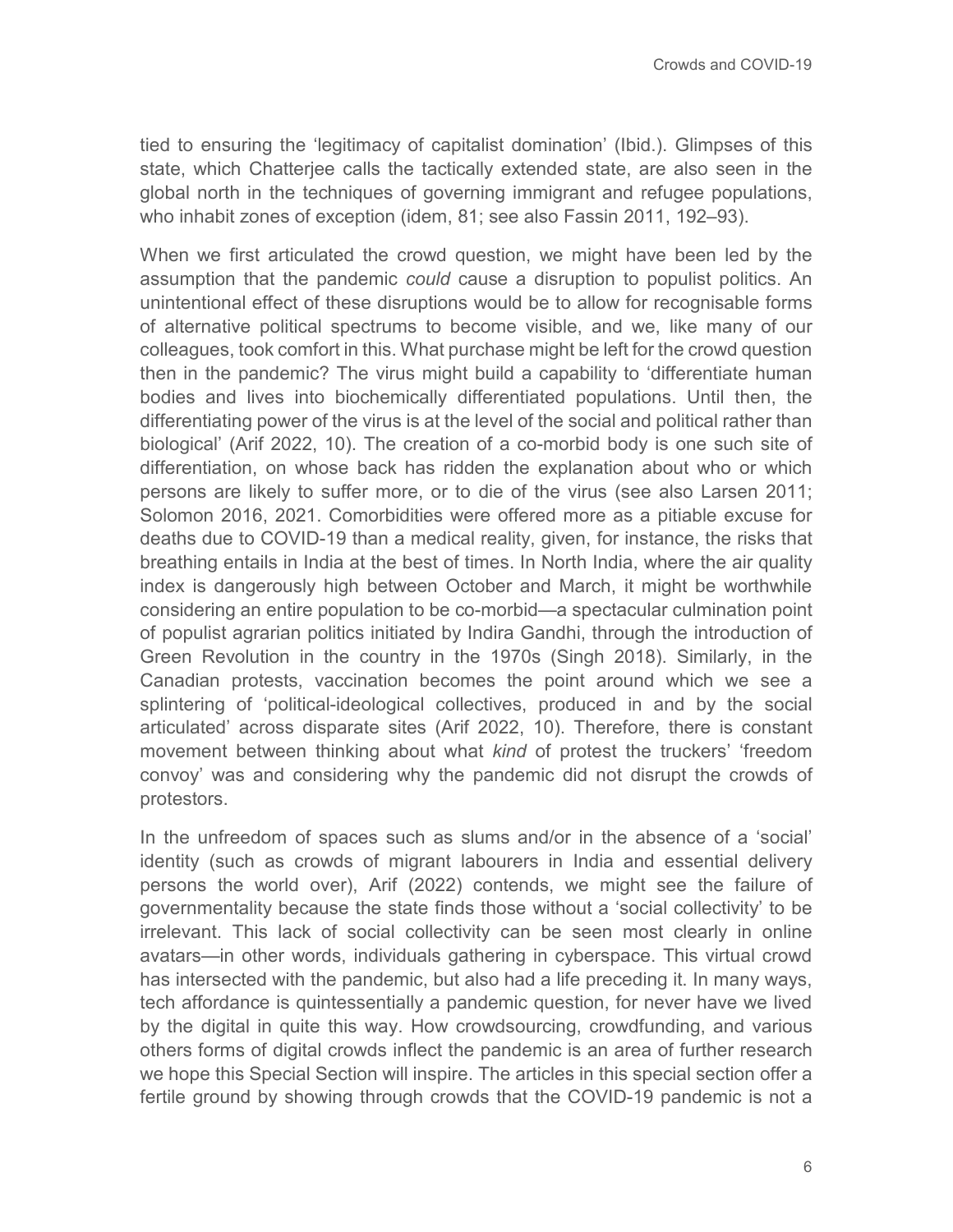failure but an inversion, perhaps even a perversion of governmentality, in the way that life itself has retained ambiguous articulations in the contemporary. This, however, is not new, as Fassin has already shown in his critique of 'humanitarian reason', specifically in arguing that a meaning of life ought to involve an 'interrogation on biolegitimacy'; that is, 'what sort of life is implicitly taken for granted?' (Fassin 2011, 197). The pandemic, as a continuing global emergency, might be thought of as amplifying the meaninglessness of some lives*,* where numbers, statistics, and targets, nonetheless, proliferate*.*

## Acknowledgements

We thank the entire *MAT* editorial team, especially Cristina Moreno Lozano, for their generosity in time, effort, and spirit. The Special Section was delayed several times as the various peaks of COVID-19 affected our contributors in various parts of the world. *MAT*'s entire team did everything possible and more to make sure the Special Section was not cancelled. We thank all the reviewers as well who opened anthropology to scholars from other disciplines seeking to find a language for our times.

## About the authors

*Vaibhav Saria* is Assistant Professor at Simon Fraser University.

*Pooja Satyogi* is Assistant Professor at Dr. B.R. Ambedkar University Delhi.

#### References

- Alden, Edward. 2022. 'Canada's Trucker Protests: What to Know about the "Freedom Convoy'''. *Council on Foreign Relations*, February 11, 2022. [https://www.cfr.org/in-brief/canadas-trucker-protests-what-know-about-freedom](https://www.cfr.org/in-brief/canadas-trucker-protests-what-know-about-freedom-convoy)[convoy.](https://www.cfr.org/in-brief/canadas-trucker-protests-what-know-about-freedom-convoy)
- Arif, Yasmeen. 2022. 'Visceral Publics and Social Power'. In *The Viral Politics of COVID-19: Nature, Home, and Planetary Health*, edited by Miguel Vatter and Vanessa Lems, 1–20. London: Palgrave Macmillan.
- BBC News. 2022. 'Covid protests: Hundreds fined dozens arrested as convoy enters Paris'. February 12, 2022. [https://www.bbc.com/news/world-europe-60359061.](https://www.bbc.com/news/world-europe-60359061)
- Bresge, Adina. 2022. 'Calling the Ottawa protests "peaceful" plays down non-violent dangers, critics say'. *The Canadian Press*, January 31, 2022.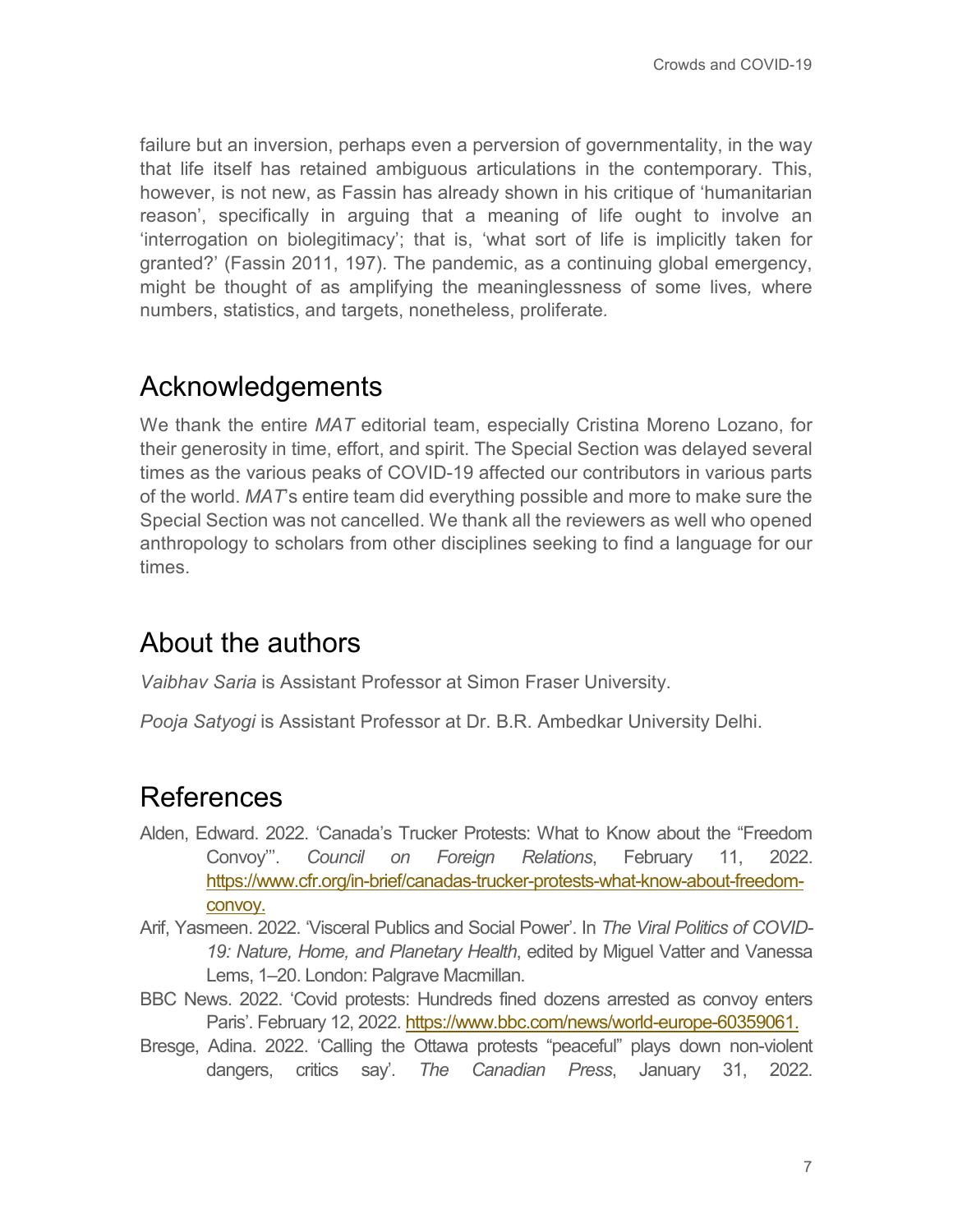[https://www.theglobeandmail.com/canada/article-calling-the-ottawa-protests](https://www.theglobeandmail.com/canada/article-calling-the-ottawa-protests-peaceful-downplays-non-violent-dangers/)[peaceful-downplays-non-violent-dangers/.](https://www.theglobeandmail.com/canada/article-calling-the-ottawa-protests-peaceful-downplays-non-violent-dangers/)

Brighenti, Andrea Mubi, 2010. 'Tarde, Canetti, and Deleuze on Crowds and Packs'. *Journal of Classical Sociology* 10 (4): 291–314. [https://doi.org/10.1177/1468795X10379675.](https://doi.org/10.1177%2F1468795X10379675)

Canetti, Elias. (1960) 1984. *Crowds and Power*. New York, NY: Macmillan.

- Chatterjee, Partha. 2020. *I am the People: Reflections on Popular Sovereignty Today*. New York, NY: Columbia University Press.
- Chowdhury, Nusrat S. 2019. 'The Ethics of the Digital: Crowds and Popular Justice in Bangladesh'. In *Crowds: Ethnographic Encounters*, edited by Megan Steffen, 133–50. London: Routledge.
- Coletta, Amanda, Miriam Berger, and Maite Fernandez Simon. 2022. 'Police Close in on Ottawa "Freedom Convoy", Make at Least 100 Arrests'. *The Washington Post*, February 18, 2022. [https://www.washingtonpost.com/world/2022/02/18/police](https://www.washingtonpost.com/world/2022/02/18/police-escalate-efforts-end-canadas-freedom-convoy/)[escalate-efforts-end-canadas-freedom-convoy/.](https://www.washingtonpost.com/world/2022/02/18/police-escalate-efforts-end-canadas-freedom-convoy/)
- Dutta, Sarangi. 2022. 'After Fresh Covid-19 Curbs, Delhi Metro to Run at 100% Seating Capacity'. *The Hindustan Times*, January 5, 2022. [https://www.hindustantimes.com/cities/delhi-news/after-fresh-covid-19](https://www.hindustantimes.com/cities/delhi-news/after-fresh-covid-19-restrictions-delhi-metro-to-run-at-100-seating-capacity-101641348893520.html) [restrictions-delhi-metro-to-run-at-100-seating-capacity-101641348893520.html.](https://www.hindustantimes.com/cities/delhi-news/after-fresh-covid-19-restrictions-delhi-metro-to-run-at-100-seating-capacity-101641348893520.html)
- Fassin, Didier. 2011. 'Coming Back to Life: An Anthropological Reassessment of Biopolitics and Governmentality'. In*Governmentality: Current Issues and Future Challenges*, edited by Ulrich Bröckling, Susanne Krasmann, and Thomas Lemke, 185–201. New York, NY: Routledge.
- Kitroeff, Natalie, and Ian Austen. 2022. 'After Trucker Protest, Canada Grapples with a Question: Was it a Blip, or Something Bigger?'. *The New York Times*, February 21, 2022. [https://www.nytimes.com/2022/02/21/world/americas/canada](https://www.nytimes.com/2022/02/21/world/americas/canada-protest.html)[protest.html.](https://www.nytimes.com/2022/02/21/world/americas/canada-protest.html)
- Larsen, Lars Thorup. 2011. 'The Birth of Lifestyle Politics'. In *Governmentality: Current Issues and Future Challenges*, edited by Ulrich Bröckling, Susanne Krasmann, and Thomas Lemke, 201–23. New York, NY: Routledge.
- Press Trust of India. 2022. 'Delhi Metro Trains to Run at 50% Capacity; No Standing Commuters'. *Business Standard*, December 28, 2021. [https://www.business](https://www.business-standard.com/article/current-affairs/delhi-metro-trains-to-run-at-50-seating-capacity-no-standing-commuters-121122801141_1.html)[standard.com/article/current-affairs/delhi-metro-trains-to-run-at-50-seating](https://www.business-standard.com/article/current-affairs/delhi-metro-trains-to-run-at-50-seating-capacity-no-standing-commuters-121122801141_1.html)[capacity-no-standing-commuters-121122801141\\_1.html.](https://www.business-standard.com/article/current-affairs/delhi-metro-trains-to-run-at-50-seating-capacity-no-standing-commuters-121122801141_1.html)
- Sampson, Tony D., 2012. *Virality: Contagion Theory in the Age of Networks*. Minneapolis, MN: University of Minnesota Press.
- Singh, Siddharth. 2018. *The Great Smog of India*. New Delhi: Penguin Random House India.
- Solomon, Harris. 2016. *Metabolic Living: Food, Fat, and the Absorption of Illness in India*. Durham, NC: Duke University Press.